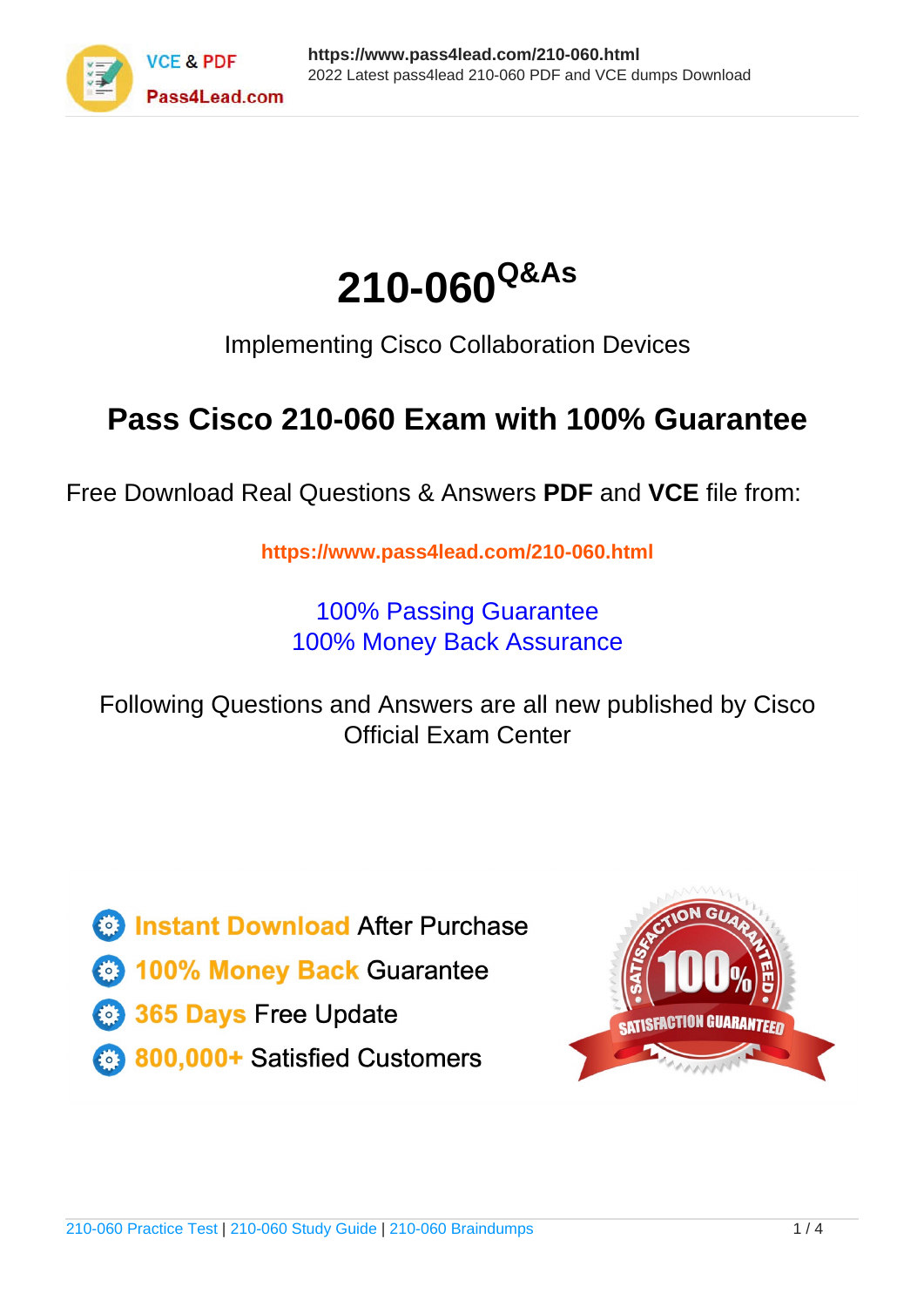

## **QUESTION 1**

An engineer is configuring an analog terminal adapter with the device name ATA1CE6C773BA96. Which MAC address should the engineer use to configure the second port?

- A. 1CE6773BA96
- B. ATA1CE6C773BA96
- C. E6C773BA9601
- D. ffffffffffff
- E. aaaaaaaaaaaa

Correct Answer: C

### **QUESTION 2**

Several users in the same Call Manager group reported that they receive a fast busy tone when they go off hook. They reported that the issue went away after a few minutes. Where should the voice systems administrator begin troubleshooting?

- A. SIP gateway
- B. Cisco Unified Communications Manager subscriber
- C. Network cable
- D. 7945 IP phone

Correct Answer: B

### **QUESTION 3**

User A notices echo on a call with user B. Both users are using Cisco VoIP phones. User B is using a headset, and user A is using a handset. What is the most likely source of the echo?

- A. user A handset
- B. user B headset
- C. disabled echo cancellation on user A phone profile
- D. disabled echo cancellation on user B phone profile

Correct Answer: B

### **QUESTION 4**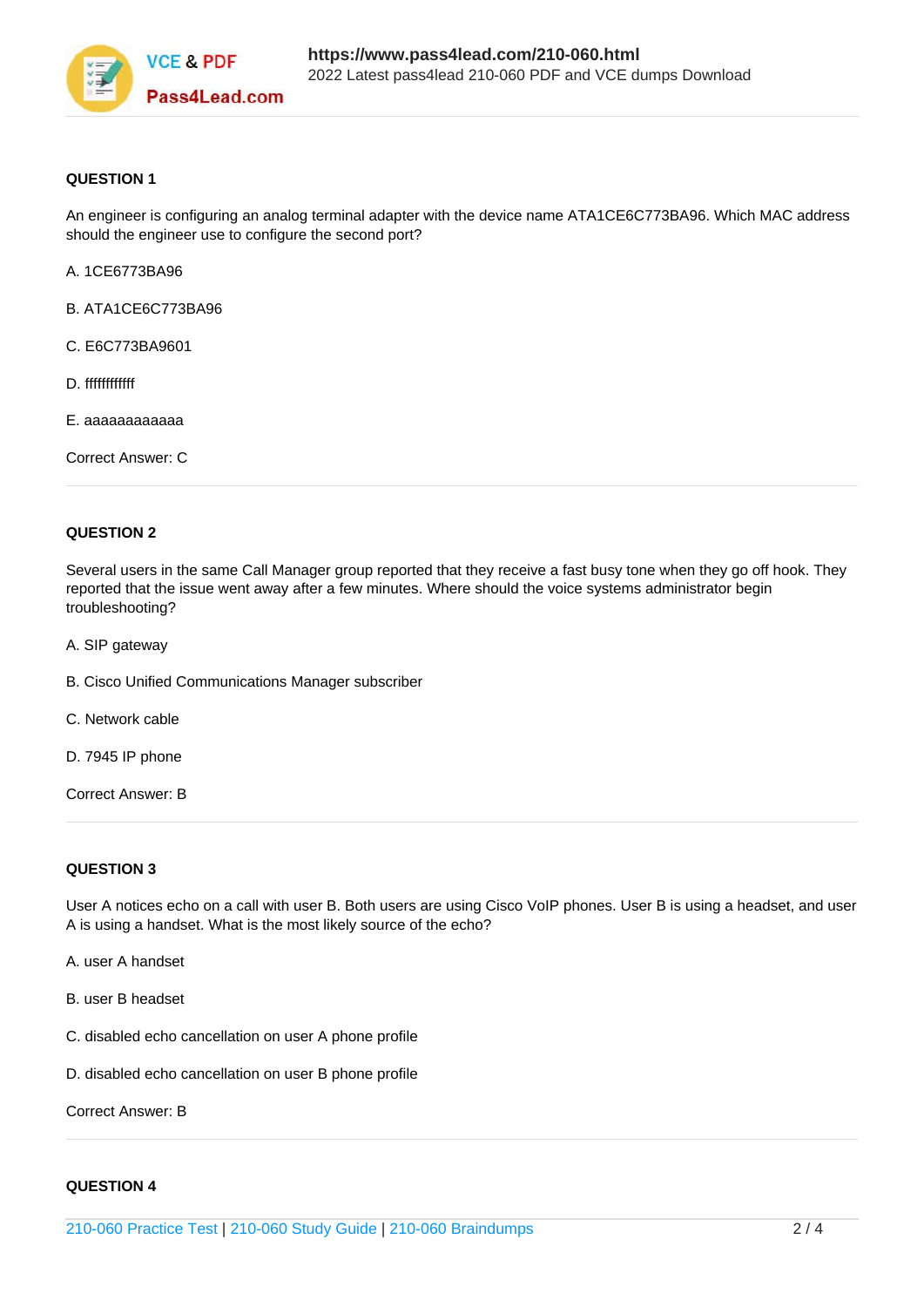

How fast can Cisco Unified Communications Manager generate CDR and CMR files?

- A. One CDR file and one CMR file every minute for up to 1 hour
- B. One CDR file and one CMR file every second for up to 1 minute
- C. Ten CDR files and ten CMR files every hour for up to 1 day
- D. Ten CDR files and ten CMR files every day for up to 1 week

Correct Answer: C

### **QUESTION 5**

Which two explanations of DTMF dialing are true? (Choose two.)

A. DTMF dialing consists of simultaneous voice-band tones generated when a button is pressed on a telephone.

- B. The use of DTMF enables support for advanced telephony services.
- C. DTMF dialing uses INVITE messages to signal when the first digit is pressed in a new call.

D. DTMF dialing consists of a simultaneous digital-band pulse generated when a button is pressed on a telephone.

E. DMTF dialing is based on rows and columns of Low frequency modulation. There are 4 rows, and 5 columns, with 2 farthest right columns and being used for reserved applications.

Correct Answer: AB

Reference: https://www.cisco.com/c/en/us/td/docs/ios-xml/ios/voice/sip/configuration/12-4t/sip-12-4t-book/voi-sipdtmf.html#GUID-A23A02E9-3FD2-4C3A-8ED4-78BDC82AAEAE

[210-060 Practice Test](https://www.pass4lead.com/210-060.html) [210-060 Study Guide](https://www.pass4lead.com/210-060.html) [210-060 Braindumps](https://www.pass4lead.com/210-060.html)